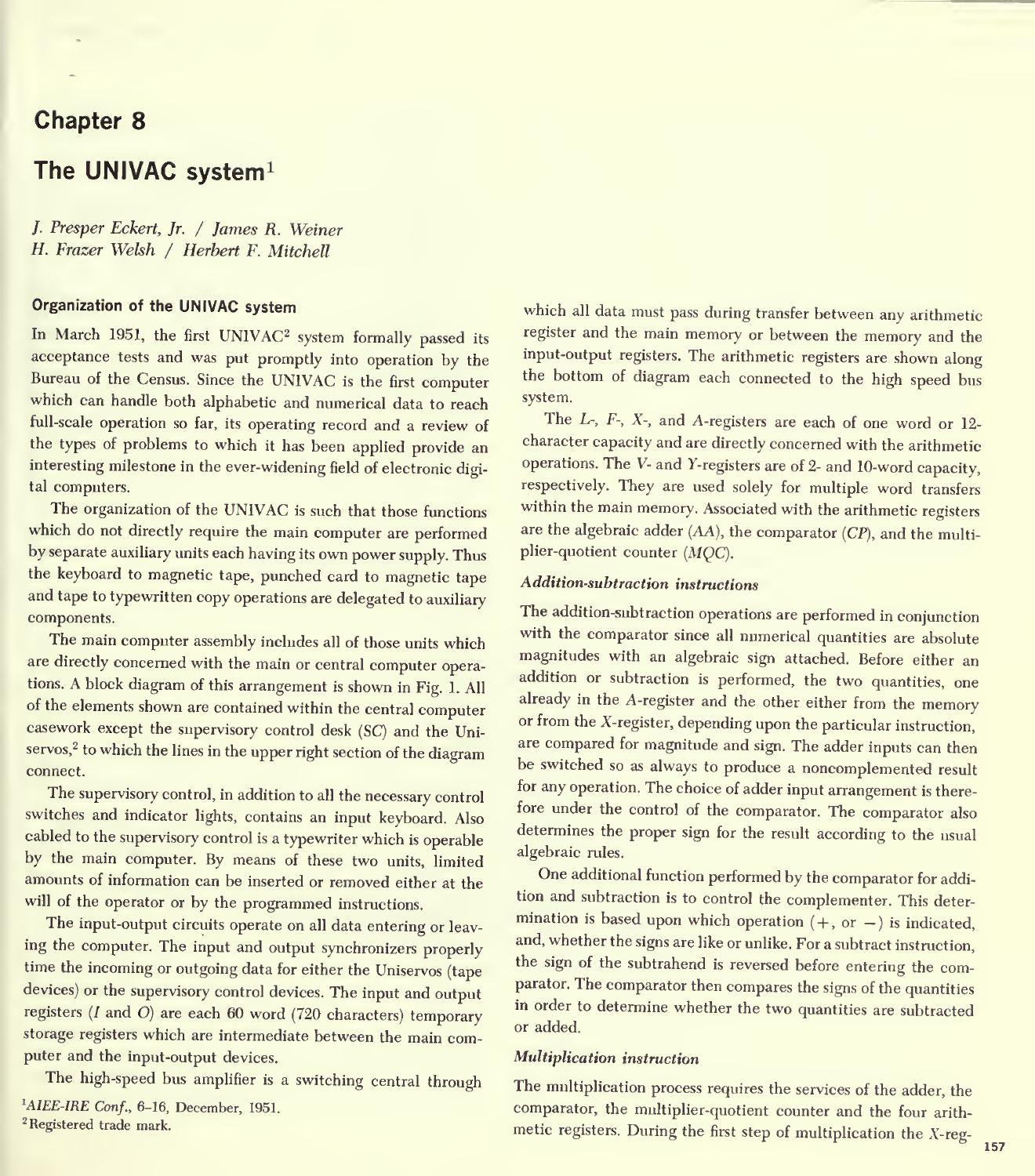

Fig. 1. Block diagram of UNIVAC.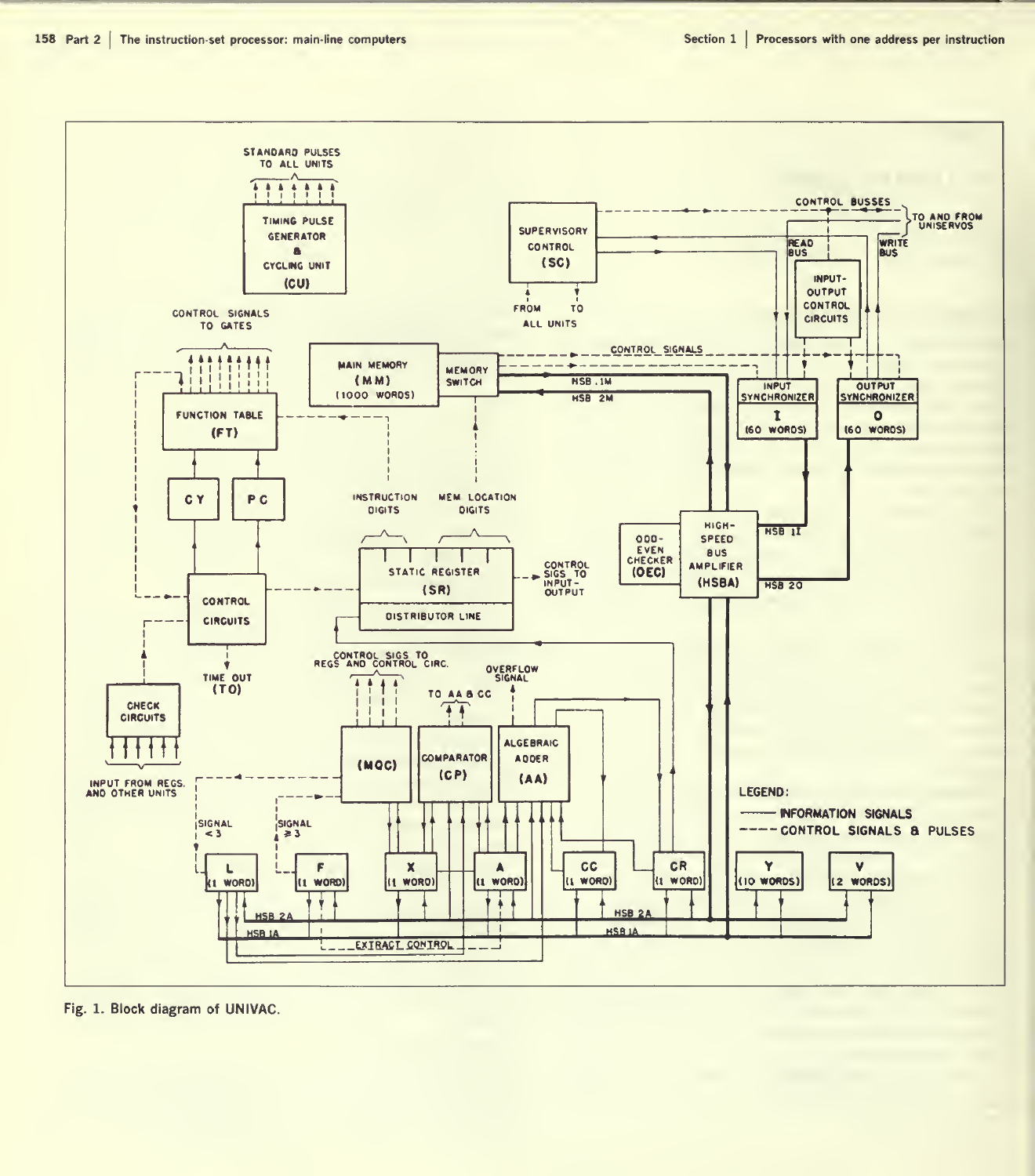ister receives the multiplier from the memory and the comparator determines the sign of the final product by comparing the signs of the multiplier and multiplicand. During the next three steps the multiplicand, which has been stored in the L-register by some previous instruction, is transferred three times to the A-register through the algebraic adder. The result, three times the multiplicand, is then stored in the F-register. During the next <sup>11</sup> steps of multiplication, the successive multiplier digits, beginning with the least significant, are transferred from the X-register to the multiplier-quotient counter. The multiplier-quotient counter then determines whether each particular multiplier digit is less than three, or greater than or equal to three.

If the former, the L-register releases the multiplicand to the A-register via the adder, and the multiplier-quotient counter is stepped downward one unit. If the multiplier digit is equal to or greater than three, the multiplier-quotient counter sends <sup>a</sup> signal to the F-register which releases three times the multiplicand to the A-register and the multiplier-quotient counter is stepped three times. Thus <sup>a</sup> multiplier digit of seven would be processed as two transfers from the F-register to the A-register and one transfer from the L-register to the A-register, or a total of three transfers.

When the multiplier-quotient counter reaches zero, the next multiplier digit is brought in from the X-register, while the A-register, containing the first partial product, is shifted one position to the right.

During the final step of multiplication, the sign is attached to the product which has been built up in the A-register. One of the several available multiplication instructions causes the least sig nificant digits, as they are shifted beyond the limits of the A-register, to be transferred to the X-register where they replace the multiplier digits as they are moved to the multiplier-quotient counter. Thus 22 place products can be obtained as well as <sup>11</sup> place.

## Division instruction

The division operation is performed by <sup>a</sup> nonrestoring method. The divisor is stored in the L-register by some previous instruction and the dividend is brought from the memory and put in the A-register during the first step of the division instruction. As in multiplication, the signs of the two operands are compared in the comparator at this time and the sign of the quotient is then stored in the comparator pending completion of the division operation. The principal stages of division consist of transferring the divisor from the L-register to the A-register through the complementer and adder as many times as required to produce <sup>a</sup> quantity less than zero in the A-register, the dividend having been first shifted one

position to the left. The multiplier-quotient counter counts each transfer, thereby building up the first quotient digit. As soon as the quantity in the A-register, (neglecting its original sign) goes negative, the digit in the multiplier-quotient counter, not counting the transfer which causes the remainder to go negative, is transferred to the X-register and the remainder in the A-register is shifted one place to the left. The divisor is then added to the A-register until the quantity becomes positive. This time the multiplier-quotient counter must give the complement of the number of transfers for the real quotient digit. Special complementing read-out gates provide this method of interpreting the multiplier-quotient counter.

The X-register therefore collects the quotient, digit by digit, from the multiplier-quotient counter until the full <sup>11</sup> digits have been obtained. The quotient is then transferred to the A-register and the sign from the comparator (CP) is affixed during the final stage of the divide instruction.

The other internal operations of the UNIVAC include many transfer instructions by which words may be moved among the registers and memory with and without clearing, the extraction instruction by which certain digits of <sup>a</sup> word may be extracted into another word according to the parity of the corresponding digits of an extractor word; shift instructions; and special control instructions such as breakpoint, transfer of control, (explained in subsequent paragraphs) and stop.

# Basic operating cycle

The basic operating cycle of the UNIVAC is founded upon single address instructions which specify the memory location of one word. In the case of the arithmetic instructions which require two operands, one of the operands must be moved into the proper register by some previous instruction. In order to control the sequence of instructions, a special counter, called the control counter (CC), retains the memory location from which the succeeding instruction word isto be obtained. Each time <sup>a</sup> new instruction word is received from the memory, the quantity in the control counter is passed through the adder where <sup>a</sup> unit is added to it. Therefore the normal sequence is to refer to successive memory locations for successive instruction words. Initially the control counter is cleared to zero and the first group of instructions must, therefore, be placed in memory locations from zero upward. A transfer of control instruction enables the programmer to change the control counter reading whenever desired and thus shift from one sequence to another. After <sup>a</sup> transfer of control takes place, the new number in the control counter is increased by unity each time <sup>a</sup> new instruction word is obtained from the memory.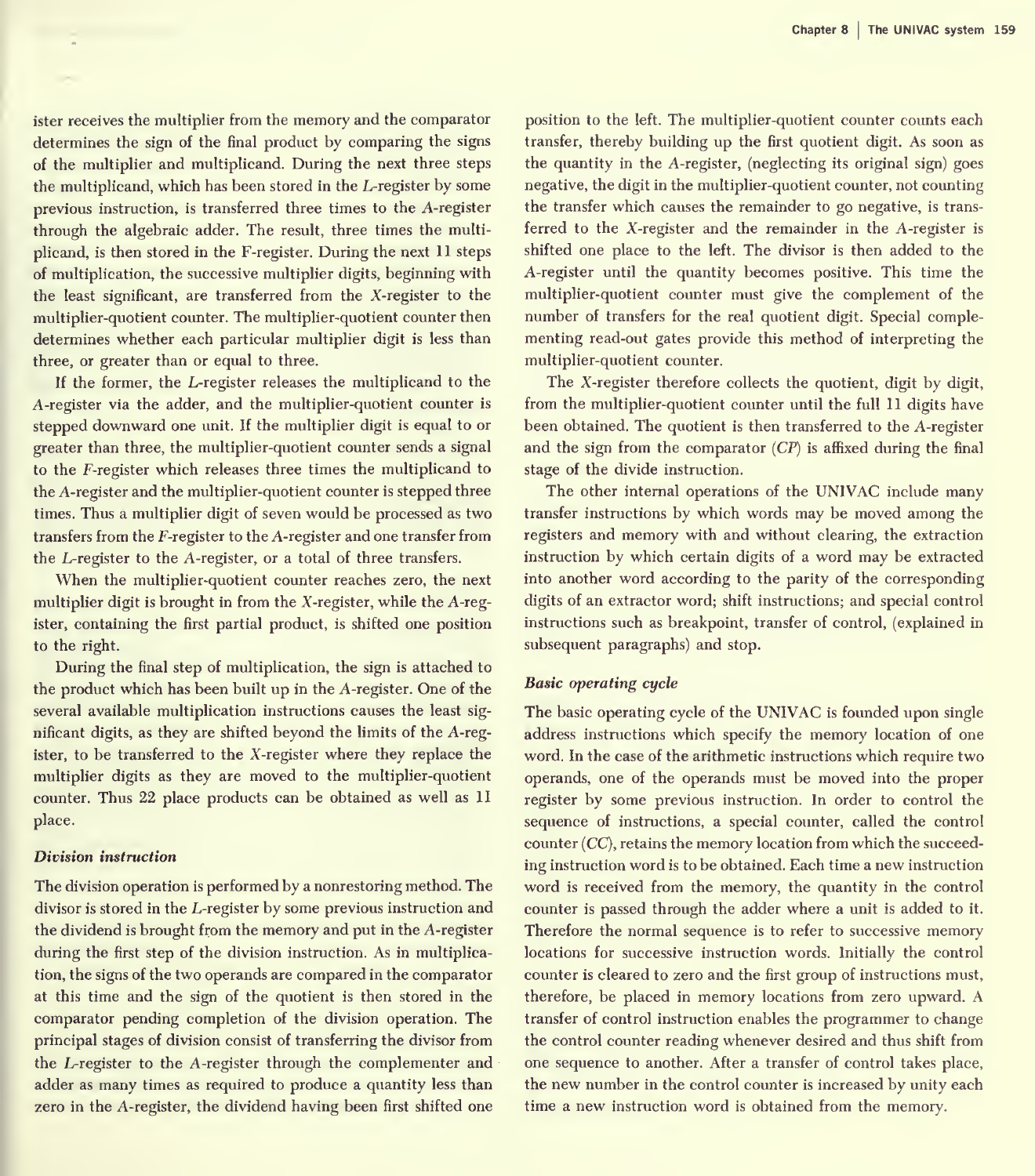## Transfer of control instructions

The transfer of control instructions are of three types, the unconditional transfer which changes the control counter reading with out question, and two conditional instructions which require that either equality or <sup>a</sup> specific inequality exists between the words in the A-register and the L-register. In the former case the quantities must be identical for transfer of control to occur and in the latter the quantity in the A-register must be greater than the quantity in the L-register for the control counter reading to be changed.

Since the UNIVAC can handle alphabetic as well as numerical data, these conditional transfer instructions are as useful for alphabetizing as they are to determine if a certain iterative arithmetic process has been performed often enough to come within specified numerical tolerances.

#### Control register

Since six characters (intermixed alphabetic and numerical) are sufficient to specify an instruction and there are <sup>12</sup> characters per word, each instruction word can represent two independent instructions. A 1-word register, called the control register  $(CR)$ , has been provided which stores each instruction word as it comes from the memory. Thus one memory referral is sufficient for <sup>a</sup> pair of instructions and the control register stores both halves so that the second instruction is available as soon as the first has been completed.

The general term control circuits includes all those elements which work together to process the instruction routine. As each instruction word reaches the control register, the first half of it is passed immediately into the static register (SR). The staticregister drives the main function table and memory switch. The instruction digits are translated by the function table into the appropriate control signals for the instruction called for. The memory switch selects the location called for by the memory location digits and opens the proper memory channel to the highspeed bus system at the proper time. Since the memory is constructed of <sup>100</sup> channels, each holding ten words, the memory switch is <sup>a</sup> combination of spatial and temporal selection.

## Cycle counter

Implicit within each instruction, as translated by the function table, is an ending signal which causes the computer to move on to the next instruction. The key to this sequence is the cycle counter (CY), which is advanced by the ending pulse. The cycle counter is <sup>a</sup> 2-stage 4-position counter, which is connected into

the function table. By virtue of this relation, CY develops signals in addition to those developed by the instruction, which, for ex ample, can cause the control register to transfer the second half of the instruction word into the static register when the first half has been completed. Similarly, after the second half instruction is finished the cycle counter causes the reading of the control counter to pass into the memory location section of the static register and thus cause the next instruction word to be transferred from the memory to the control register. When the word reaches the control register, the cycle counter also causes the control counter reading to be increased by unity. The four cycles are designated by the first four Greek letters  $\alpha$  (transfer CC to SR),  $\beta$  (transfer memory to CR),  $\gamma$  (perform first instruction), and  $\delta$ (perform second instruction).

### Program counter

The multistage instructions, such as multiplication, are guided through their various steps by the program counter (PC). The program counter has four stages or <sup>16</sup> positions. All multistage instructions can be performed within this number of steps.

# Checking circuits

The checking circuits of the UNIVAC are of two main types, odd-even checkers and duplicated equipment with comparison circuits. The odd-even checker depends upon the design of the pulse code used within the computer. This code provides seven pulse positions for every character. Six of the seven positions are significant as the actual code while the seventh is the odd-even channel. If the number of pulses or ones within the first six channels of any character is even, <sup>a</sup> one is placed in the seventh channel to make the total odd. Thus, the total number of ones across the seven channels is always odd. By means of <sup>a</sup> binary counter and <sup>a</sup> few gates, an odd-even checker has been constructed which examines every seven pulse group which passes through the high speed bus amplifier. In this connection, mention must be made of the periodic memory check which interrupts operation every five seconds to pass the entire contents of the memory over the high speed bus system and, consequently, through the odd-even checker. Any discrepancy is immediately signalled to the supervisory control and further operation ceases.

The duplicated equipment type of checking consists of duplicating the most essential part of the arithmetic circuits and their controls and producing simultaneously independent results, which can then be compared for equality. For this type of checking, the A-, F-, X-, and L-registers, algebraic adder, comparator, multi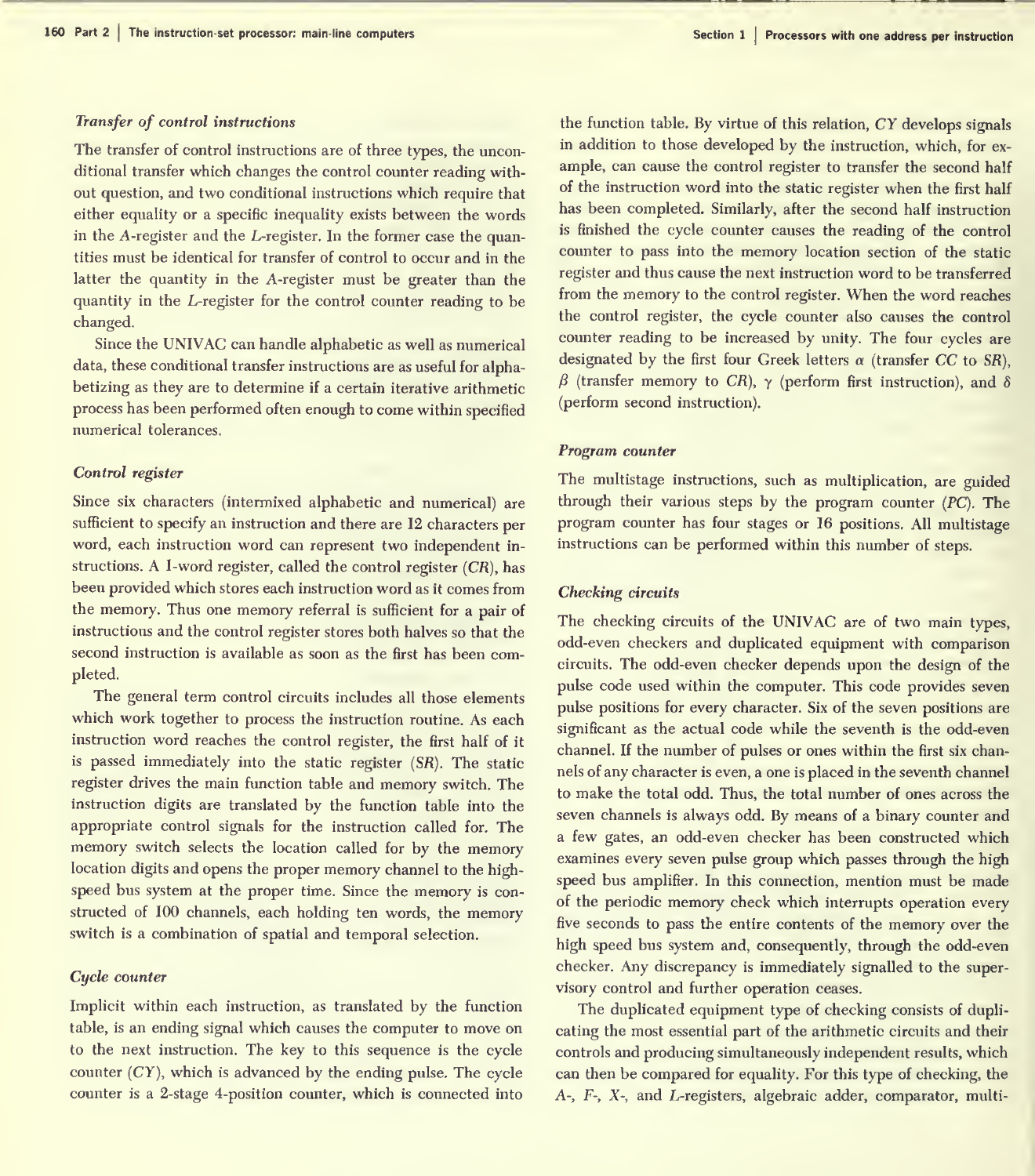plier-quotient counter, and the high speed bus amplifier are duplicated.

The memory is not duplicated, but is checked by the periodic memory check mentioned previously. Various sections of the control circuits are duplicated such as the program counter and cycle counter.

# Timing pulse generator and cycling unit

The timing pulse generator and cycling unit  $(CU)$  are the source of the basic timing signals throughout the computer. The timing pulses occur at 2.25 megacycles per second. The cycling unit subdivides this rate into the character rate and word rate. The character rate is one seventh of the basic pulse rate since there are seven pulses for each character. There are <sup>12</sup> characters per word but space for <sup>a</sup> 13th character is included in <sup>a</sup> word time and is called the space between words. This time is used for switching purposes.

The cycling unit, therefore, develops the word signals at  $\frac{1}{2} \times \frac{1}{13}$  or  $\frac{1}{91}$  of the basic pulse rate. Within the cycling unit (CU) are numerous duplications and comparisons to ensure complete reliability.

## Input-output circuits

The operation of the input-output system is dovetailed as efficiently as possible with the operation of the arithmetic circuits. Whenever possible, parallel operations are allowed to proceed so as to minimize the time lost on internal operation while the slower input-output operations are taking place.

The principal input-output instructions are handled in <sup>a</sup> manner identical to that for the internal operations, except that now the function table develops signals which bring the input-output control circuits into operation. The information supplied to the input-output control circuits by the function table includes the following:

- <sup>1</sup> Which of the ten possible Uniservos is being called on
- <sup>2</sup> Whether it is <sup>a</sup> read or write, that is, an input or output operation
- <sup>3</sup> If it is "read," the direction in which the tape is to move

The input-output control circuits, therefore, begin by testing whether or not the Uniservo indicated now is in use or not. If it is already in use, everything else waits until that Uniservo is free. Next, the input-output control circuits test to determine whether the Uniservo selected last moved backward or forward.

If the previous direction does not agree with the new direction called for, the input-output control circuits generate the proper signals to prepare the Uniservo to move in the opposite direction. If the instruction is to rewind <sup>a</sup> Uniservo, the input-output control circuits then direct the center drive of the selected Uniservo to rewind the tape to the beginning and stop.

As soon as the instruction has proceeded to the point where the input-output control circuits need no further information from the function table, the instruction ending signal is generated and the internal circuits proceed to the next instruction, even while the reading, writing or rewinding continues. The UNIVAC can process an input, an output and several rewind operations while simultaneously carrying on internal computation.

So far the method by which the words are transferred from the I-register to the memory has not been mentioned. This operation is combined with certain read instructions in a manner not immediately obvious. There are two instructions which read from the tape to the /-register, one causing the tape to move forward, the other causing it to move backward. There are two other input instructions similar to those just mentioned, but they have the additional operation of first reading from the /-register to the memory and then reading <sup>a</sup> new group of <sup>60</sup> words from tape into the *I*-register. Thus the first type of input instruction reads from tape to the *I*-register only. It must be followed by the second type of instruction in order first to clear the /-register and then read in the second block of 60 words.

The output instructions do not operate in this way but instead read directly from memory to the O-register and then to the tape as one instruction.

A third type of checking circuit occurs in the input-output control circuits which counts the number of characters transferred from the tape in each block. Since there must always be <sup>720</sup> characters per block, the <sup>720</sup> checker signals any discrepancy to the supervisory control.

One other phase of the input-output operation concerns the two supervisory control input-output instructions. One of them permits <sup>a</sup> single word to be typed in from the input keyboard and the other causes <sup>a</sup> single word to be typed out automatically.

#### Auxiliary equipment

The two principal auxiliary devices mentioned earlier were the Unityper, <sup>1</sup> which converts keyboard operations to tape recording, and the Uniprinter, <sup>1</sup> which converts magnetic recording to type written copy.

'Registered trade mark.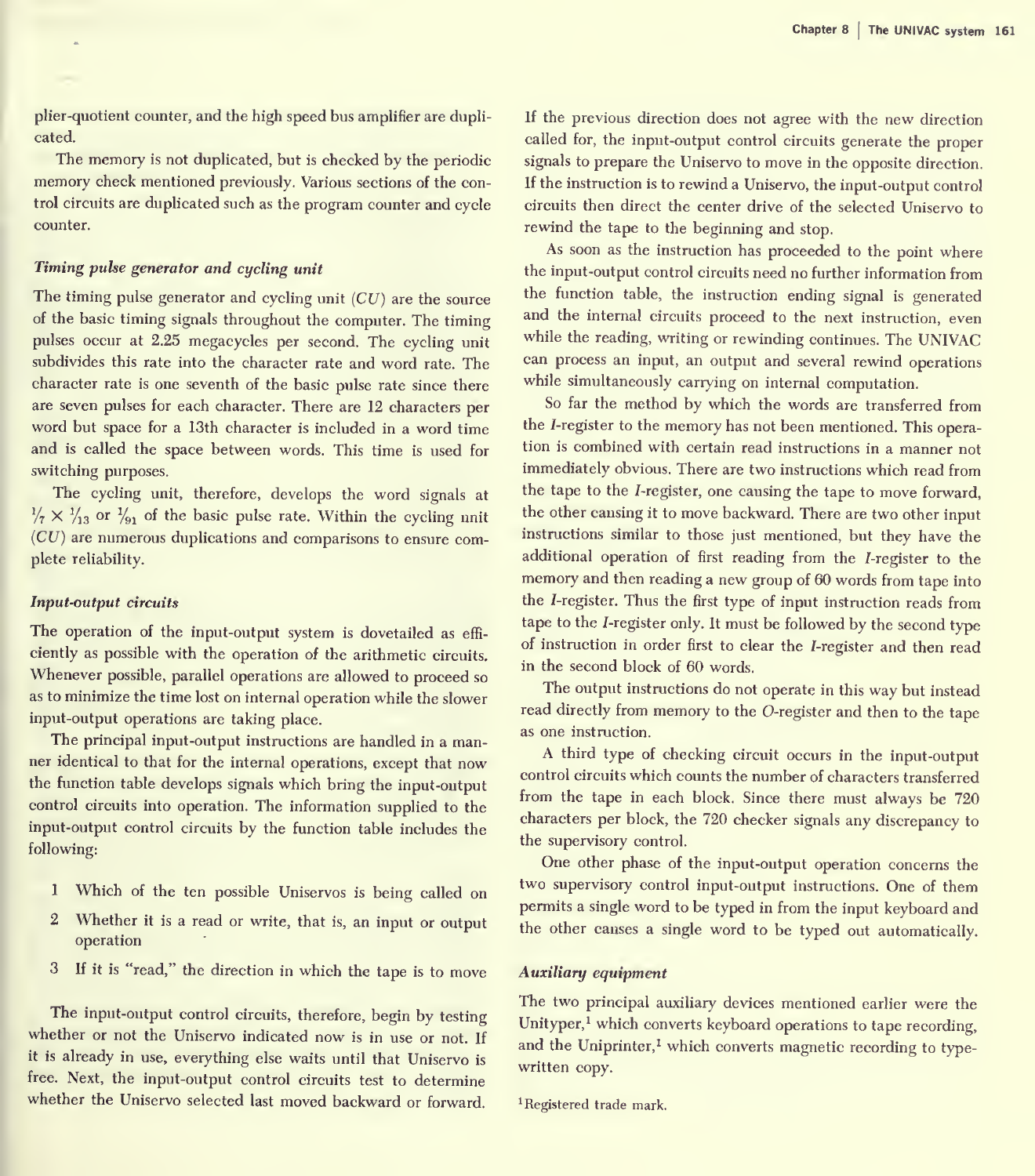Unityper. A simple block diagram of the Unityper is shown in Fig. 2. Each keyboard operation pulses the input to an encoding function table which, in turn, drives the appropriate heads for recording the particular combination on the tape. Simultaneously, the same pulse triggers <sup>a</sup> motor delay flop which operates the tape motor for an interval sufficient to move the tape across the head for the distance required to record one character. However, there is <sup>a</sup> punched paper loop system associated with the Unityper for the purpose of providing the typist with various guideposts individually set up for each problem. The loop control system serves three distinct control functions. First, it allows the programmer to set up various numbers of characters for the individual items being entered for <sup>a</sup> given problem. If the typist ever enters other than the specified number of characters, the loop control signals an error. Although the basic word length is <sup>12</sup> characters, the pro grammer may subdivide or group the words to suit any length of item. The loop can then be punched with what are called "force check" punches. Whenever the typist completes <sup>a</sup> correctly entered item, she must operate <sup>a</sup> release key before entering the next item. If the forced check is released too early an error is created, or if an additional character is typed after the forced check should have been released, an error is similarly indicated.

The second function of the loop is to control the erase operation. The erase operation is the only way in which an error can be recalled. When the erase key is operated, the loop and tape



Fig. 2. Simplified block diagram of Unityper.

are both stepped backward until a stop punch (usually associated with each forced check) is encountered. Thus the entire erroneous item is erased, and at a much higher rate than that at which the backspace key can be operated. The backspace, incidentally, cannot cancel an error indication, but it can be used to correct a wrongly typed character if the typist recognizes it.

The third function of the loop system is to enter, automatically, various fill-in characters. Under one such system of operation, the loop control records the characters only at the behest of the operator. This function is useful where individual entries, such as personal names, do not fill out all of the space allotted. The other operation is fully automatic in which the loop assumes full control to record, for example, a group of fill-in characters later to be replaced by computed data within the central computer.

The block diagram therefore shows the loop motor connected to the same delay flop that steps the tape motor. The same signal which moves the two motors also sets a second delay flop (DF2) which produces a delayed probing pulse. The probing pulse examines the paper loop photoelectrically for the new combination. A third delay flop (DF3) produces another probing pulse after the relays associated with the loop photocells have had time to set up. If any automatic function is indicated by the photocells, the probing pulse passes through the interpreting relays, enters the encoding function table to generate the fill-in characters, and thus starts the cycle over again. All automatic functions take place at about 22 characters per second.

Numerous odd-even checks are introduced in the Unityper to provide checks on tape and loop motion and on the recorded code combination.

Uniprinter. The Uniprinter is shown in simplified block diagram in Fig. 3. Its operation is a simple cycle which is initiated by a start button. The start button triggers the motor flip-flop (MFF). The motor pulls the tape across the reading head until a combination is detected. The presence of pulses on any of the seven lines between the reading head and the relay decoding function table is sufficient to restore the motor flip-flop (MFF) and stop the tape motion. Simultaneously a print delay flop (DFI) is triggered. During the delay flop interval, the decoding relays are given time to set up. When the delay flop recovers, a pulse is sent through the relay table which reappears at one of the typewriter magnetic actuators. As the typebar reaches the platen, a printer action switch (PAS) is operated which pulses the motor flip-flop and starts a new search for the next character on the tape. The odd-even properties of the UNIVAC pulse code are utilized for checking purposes.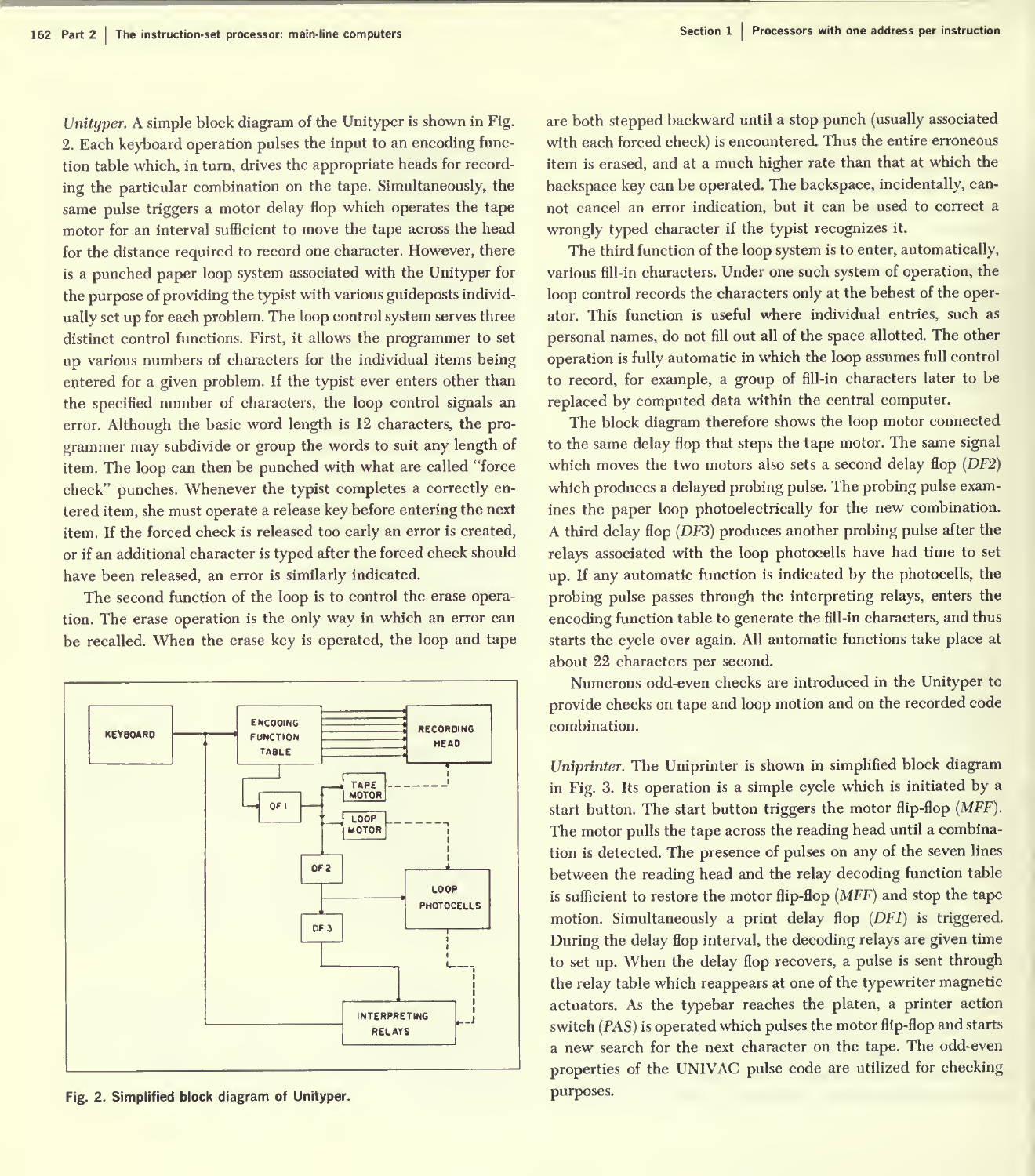

Fig. 3. Simplified block diagram of Uniprinter.

#### **Engineering** aspects

The entire UNIVAC system is constructed of circuits which are as conservative as is consistent with the desired reliability and speeds of operation. The circuits have been designed as building blocks and the entire computer is constructed around these blocks.

One of the most important of these blocks is the pulse reshaping circuit which consists of a timing pulse gate and a fast acting flip-flop which generates the pulse envelope equivalent of the gated timing pulses. Two polarities of timing pulse are used, the one being capable of tripping the flip-flop into one state, the other polarity of tripping it to the other state. As a deteriorated pulse envelope is applied to the timing pulse gate input, either one or the other polarity of pulse is always gated. The flip-flop therefore produces a sharpened and correctly timed output waveform.

The gating and switching circuits in the central computer are constructed of germanium crystal diodes, which include the main and subordinate function tables.

The registers are all circulating delay type using a mercury tank of one, two, or ten word-times of delay, except the static register. The latter is composed of 27 flip-flops which are required to maintain the static signals applied to the function tables, for at least an entire word-time.

The switching time allowed by the seven pulse-times of the space between words is, in general, not sufficient for a new function table excitation to stabilize. Therefore the time-out system used successfully in the BINAC, also is employed in the UNIVAC. Whenever an ending pulse is generated, or any other pulse which indicates that a new set of control signals are required from the

function table, an interval of one word-time is introduced to allow the function table signals to reach equilibrium. The time-out interval is controlled by a single fast-acting flip-flop. All gates attached to the function table signals which are critical as to opening and closing can be inhibited by the time-out flip-flop during time out. Regardless of the presence of the function table signals, the gate does not operate until the time-out flip-flop releases it. Thus, the burden of speed imposed by the short space between words has been shifted to a single flip-flop which can accommodate the needs of the entire computer.

The UNIVAC uses the excess-three pulse code system which requires a second binary adder after the main binary adder in order to provide the excess-three correction after each addition. On the other side of the ledger, the complementing operation for subtraction and division is very much simplified, since the substitution of ones for zeros and vice versa is sufficient to form a complement. The excess-three part of the pulse code occupies the four least significant digit positions. The next two positions beyond the excess-three digits are used as zone indicators. When these digits are both zero, the last four positions are interpreted as a numerical quantity; when nonzero, an alphabetic or punctuation symbol is indicated. The seventh channel is the check pulse channel.

The adder is provided with an alphabetic bypass circuit which allows an alphabetic letter to enter one input and emerge unscathed provided a numeral enters the other input. Thus additive numerical constants can be combined with instruction words to adjust the memory location part of an instruction without affecting the alphabetic instruction symbols.

The power supply for the computer is separately housed. It can be placed any reasonable distance from the central computer. Almost all rectification is done by dry disc rectifiers. The power supply provides all a-c and d-c potentials to the central computer, supervisory control, directly-connected printer, and the Uniservos.

A complete fusing system has been included which serves both as protection and as a short-circuit isolating means. Each section, of which there are 39, is locally fused, enabling the engineer to locate a short within only 12 chassis, rather than the total of 468.

An automatic voltage monitoring system may be used to test every d-c voltage at the rate of one per second. A meter movement relay signals any discrepancy from standard. Similarly, overheat thermostats detect any unfavorable temperature condition in the bays or mercury tanks.

Cooling for the power supply and central computer is provided by three blowers. Local cooling in the Uniservos is provided by small fans in each unit. The operating statistics of the UNIVAC are as follows: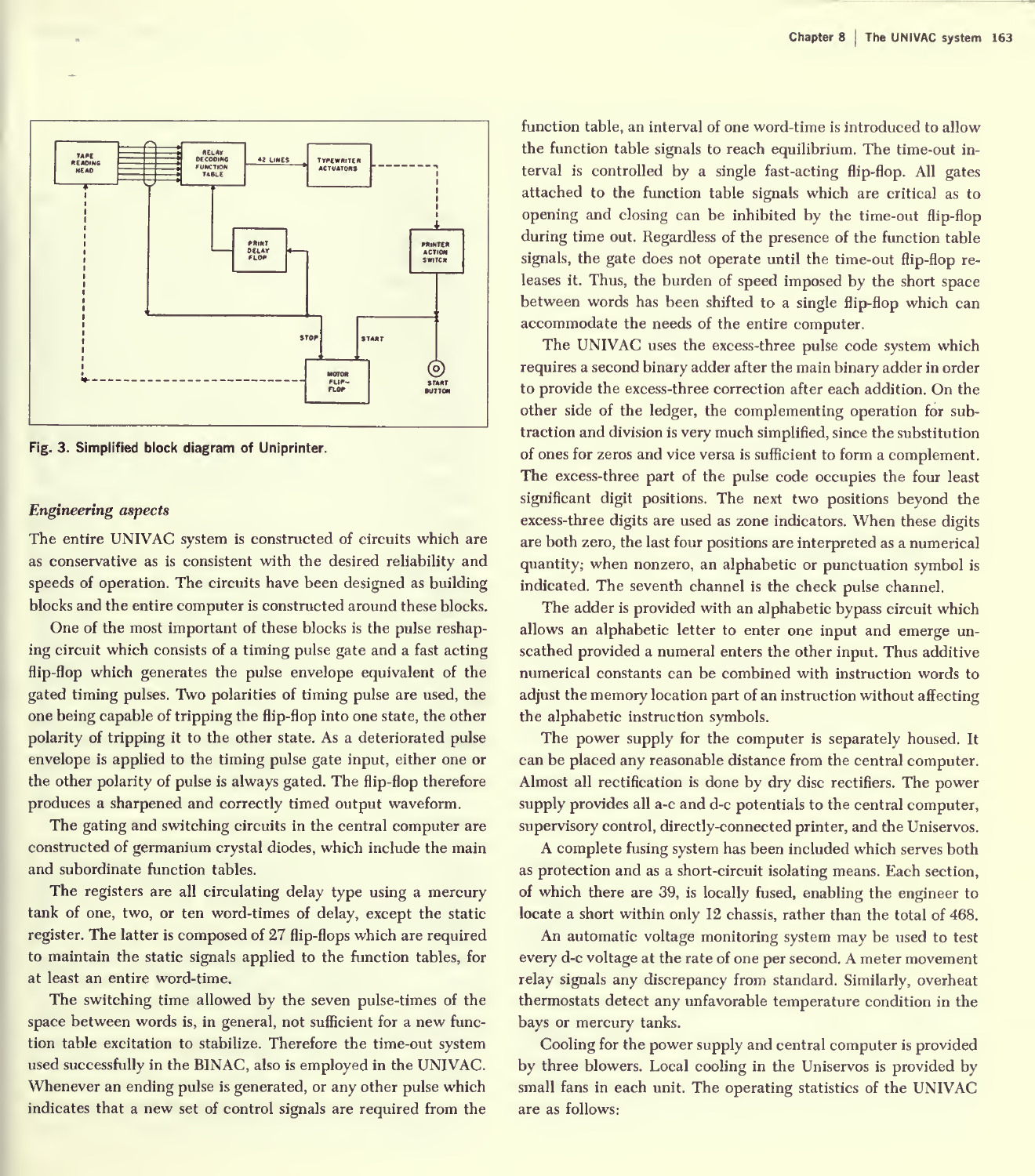Tape reading and recording: Pulse density: 120 per inch Tape speed: <sup>108</sup> inches per second Input block size: 60 words: 720 characters Tape width:  $\frac{1}{2}$  inch: 8 channels

Internal operations: Memory capacity: 1,000 words; 12,000 characters Memory construction: 100 mercury channels; <sup>10</sup> words/ channel

Access time: Average: 202 microseconds Maximum: 404 microseconds

Word length:

12 characters 9 pulses (include space between words  $= 7$  pulses)

Basic pulse rate:

2.25 megacycles Addition: 525 microseconds Subtraction: 525 microseconds Multiplication: 2,150 microseconds Division: 3,890 microseconds (All times shown include time for obtaining instructions and operands from memory)

### Applications of UNIVAC

#### Types of problems for which UNIVAC is applicable

True to its name, Universal Automatic Computer, the UNIVAC system is capable of handling data processing or calculation in virtually all fields of human endeavor. It is particularly well suited to applications requiring large volumes of input or output data, or both.

For convenience and classification, applications of the UNIVAC will be treated under four headings: scientific, statistical, logistical, and commercial. The scientific problem usually, though not always, has relatively small amounts of input and output data, with emphasis on computation. The statistical problem has relatively large volumes of input data with <sup>a</sup> small volume of output data and simple processing procedures. The commercial and logistical problems both have relatively large amounts of input and output data with processing requirements varying from slight to relatively great. A number of problems in each of these four fields have been studied and found suited for solution on the UNIVAC system. Several in each field have actually been processed on the computer.

#### Scientific problems

A general-purpose matrix algebra routine designed to add, subtract, multiply, and reciprocate matrices of orders up to 300 has been prepared and applied to <sup>a</sup> number of matrices. Inverses have been calculated for three different matrices of orders 40, 50, and 44. The error matrices for the first two of these inverses also were calculated. In both, the largest error term was of the order of  $10^{-8}$ . A triple product matrix was formed from component matrices ranging from <sup>5</sup> by <sup>40</sup> to <sup>40</sup> by 40. A check product was obtained by reversing the sequence of multiplications, verifying the original product to within <sup>2</sup> units in the 11th place. The computer time required for these calculations was <sup>1</sup> hour and <sup>15</sup> minutes to calculate the inverse of order 50, 45 minutes to determine its error matrix. The other calculations were proportionately shorter. In all of this work, magnetic tapes were used as temporary storage for the bulk of the matrix elements involved. The high speed of the tape reading units more than kept up with the computer's need for data. No mathematical checks, other than the over-all check mentioned, were included in the computation, the self-checking features of the system making these completely unnecessary.

<sup>A</sup> second computation—that of obtaining six different specific solutions to <sup>a</sup> system of <sup>385</sup> simultaneous equations—was completed in <sup>27</sup> minutes on the computer. The system of equations arose from a second order nonlinear differential equation of gas flow through a turbine. The error terms resulting from the substitution of the computed unknowns into the basic equation were of the order of  $10^{-11}$ .

The third example is that of <sup>a</sup> 2-dimensional Poisson equation, using <sup>a</sup> <sup>22</sup> by <sup>22</sup> mesh. Each iteration required <sup>13</sup> seconds and produced <sup>a</sup> maximum separation of successive surfaces of the order of 10~<sup>8</sup> after approximately 300 iterations.

## Statistical problems

In the second major field of statistical computation, the Census problem has been <sup>a</sup> prime example. The Census problem produces <sup>a</sup> part of the Second Series Population on Tables for the <sup>1950</sup> Decennial Census.

The Second Series contains 30 types of tables covering the statistics of our population—age, sex, race, country of birth, education, occupation, employment, and income. These tables are to be compiled for every county, and for every city, rural farm, and rural nonfarm area within a county.

The preparation of these tables by the UNIVAC system requires three major steps:

<sup>1</sup> Tabulation of each individual's characteristics by groups of about 7,000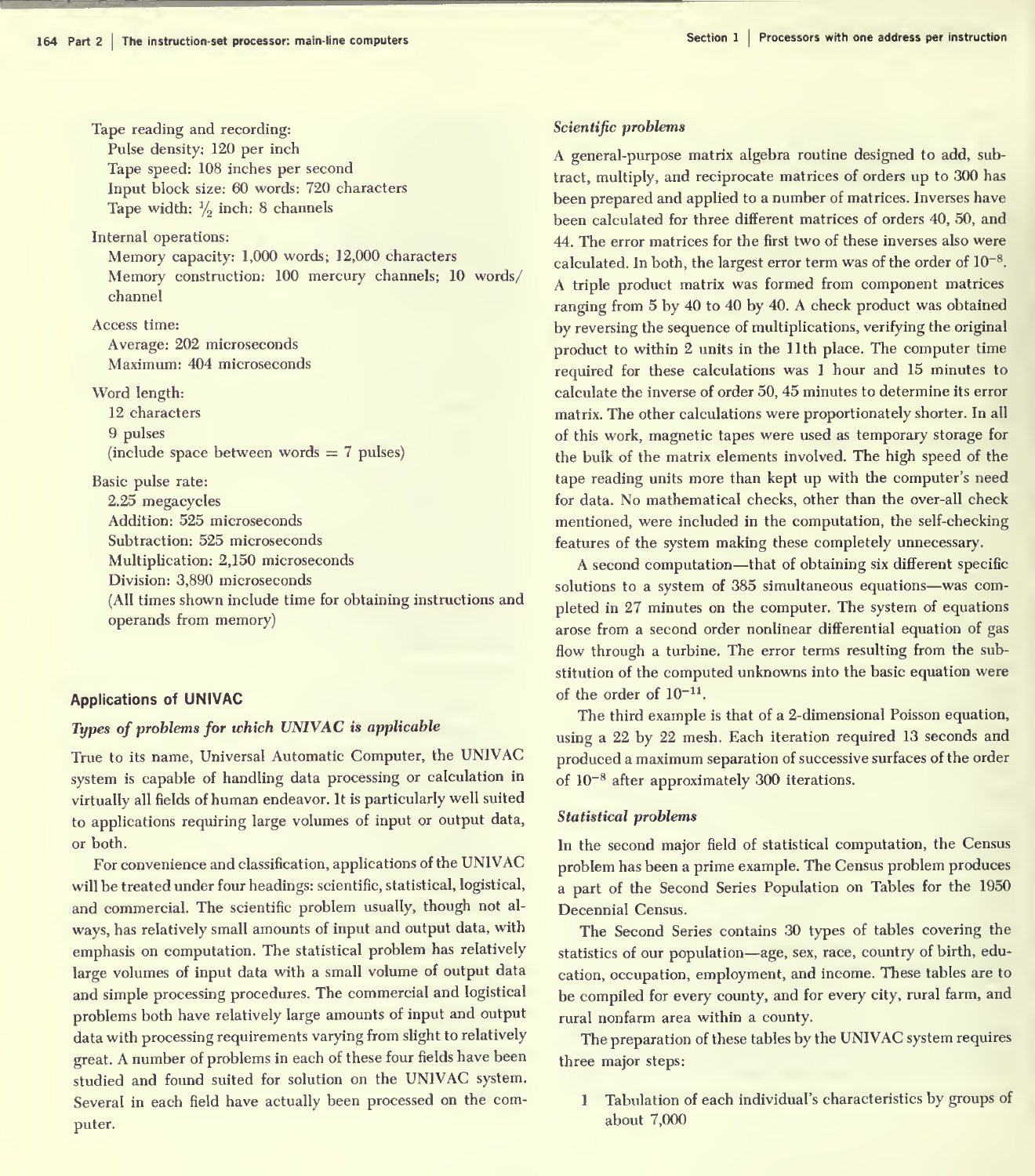- 2 Arranging these groups by cities, counties
- <sup>3</sup> Assembling from the tabulations the data required for each table

The raw data were prepared in the form of <sup>a</sup> punched card for each individual in the United States. The data from these enumeration cards are then transcribed onto magnetic tape. From these tapes, the computer processes the data sequentially through the three steps, producing output tapes from which the tables are printed on Uniprinters. The only manual operations encountered in this entire procedure are the handling of the original punched cards, mounting and demounting tape reel (the equivalent of 9,700 cards), and the removal of the printed tables from the Uniprinters.

The most important feature of the present procedure is the elimination of handling and sorting tremendous quantities of punched cards. Each handling of the card stacks is <sup>a</sup> source of potential error and delay. The UNIVAC memory permits the simultaneous accumulation of the 580 tallies which describe our population for each local area being studied by the UNIVAC system.

# Commercial problems

In the commercial field, the UNIVAC system has handled premium billing for <sup>a</sup> life insurance company. This program produces pre mium notices, dividends, and commissions. In <sup>a</sup> particular example worked out, approximately 1,000,000 bills, 340,000 dividends, and 100,000 commissions have to be produced monthly. The necessary information for processing <sup>a</sup> particular policy is contained in 240 digits, or, in special cases, 480. This compactness is made possible by <sup>a</sup> logical system of 40 symbols, comprising both alphabetic and numeric characters, which denote over 90 definitions. The UNI- VAC processes the policies as directed by the symbols, policy dates, and policy numbers.

The problem includes inserting over 250,000 changes each month before further handling is done. After this step, the policies to be processed are selected from <sup>a</sup> file of 1,500,000 items. Next, <sup>a</sup> list is produced of the cases which have symbols indicating that special notices must be sent to the policyholders. Following the calculation of dividends and commissions, additional lists are pro duced: one group contains information pertaining to commissions and agents; another contains information regarding dividends; and finally, there is <sup>a</sup> listing of option changes for later insertion into the policy files. Policies requiring premium notices are then edited and the notices are automatically printed from the data contained on magnetic tapes.

The UNIVAC time needed for <sup>a</sup> program of this proportion is about <sup>135</sup> hours <sup>a</sup> month. The average computer time per policy processed is less than 0.5 second. The average time for all change

insertions, printing, calculations, and unityping is <sup>9</sup> seconds per item.

# Logistical problems

In the field of logistics, five major studies have been conducted, four of these resulting in actual problems executed on the computer.

The first is the type of computation in which the basic purpose is to determine quantitively whether <sup>a</sup> given operational or mobilization plan can be logistically supported. The ultimate desired is to find, by calculation, the optimum program for carrying out such plans. At the time of writing, only <sup>a</sup> small model has been actually run on UNIVAC, but full size models will be run within the next few weeks. Two computations have been executed, one <sup>a</sup> set of three tables of thousands of lines each, giving <sup>a</sup> detailed breakdown of machine deployment, fuel requirements, and over haul requirements. The other problem was <sup>a</sup> computation of the amounts of critical raw materials required to construct <sup>a</sup> given number of each type of equipment, these requirements being phased by quarters over <sup>a</sup> 2-year period. The fourth problem, which was actually computed, was <sup>a</sup> sample of <sup>a</sup> similar calculation in which every pound of critical raw material required each month for the ultimate construction of <sup>a</sup> complete building pro gram was computed.

The UNIVAC program which was prepared is capable of accommodating every type of equipment, individually tailored construction schedules, detailed bills of materials running into the millions of items and of determining the actual amounts of alloy elements based on thousands of tables of percentages for the many alloys employed. The demonstration showed that this computation for <sup>400</sup> pieces of equipment of <sup>a</sup> given type could be executed in three hours of computer time. The last problem in this field has not yet been run, but the study has shown that the entire gamut of stock control for <sup>a</sup> large supply office can be covered by the computer in approximately 3 weeks time.

This program involves the maintenance of stock balances of hundreds of thousands of stock items for many service points and provides for the preparation of stock transfer orders, purchase requisitions, critical lists and summary reports.

## Performance record of the UNIVAC

## Acceptance tests

The Acceptance Tests, prepared jointly by the Bureau of Standards and Bureau of Census, are fully discussed in the following paper by Dr. Alexander and Mr. McPherson.<sup>1</sup> However, a few comments 'Paper not included in this book. See McPherson and Alexander [1951],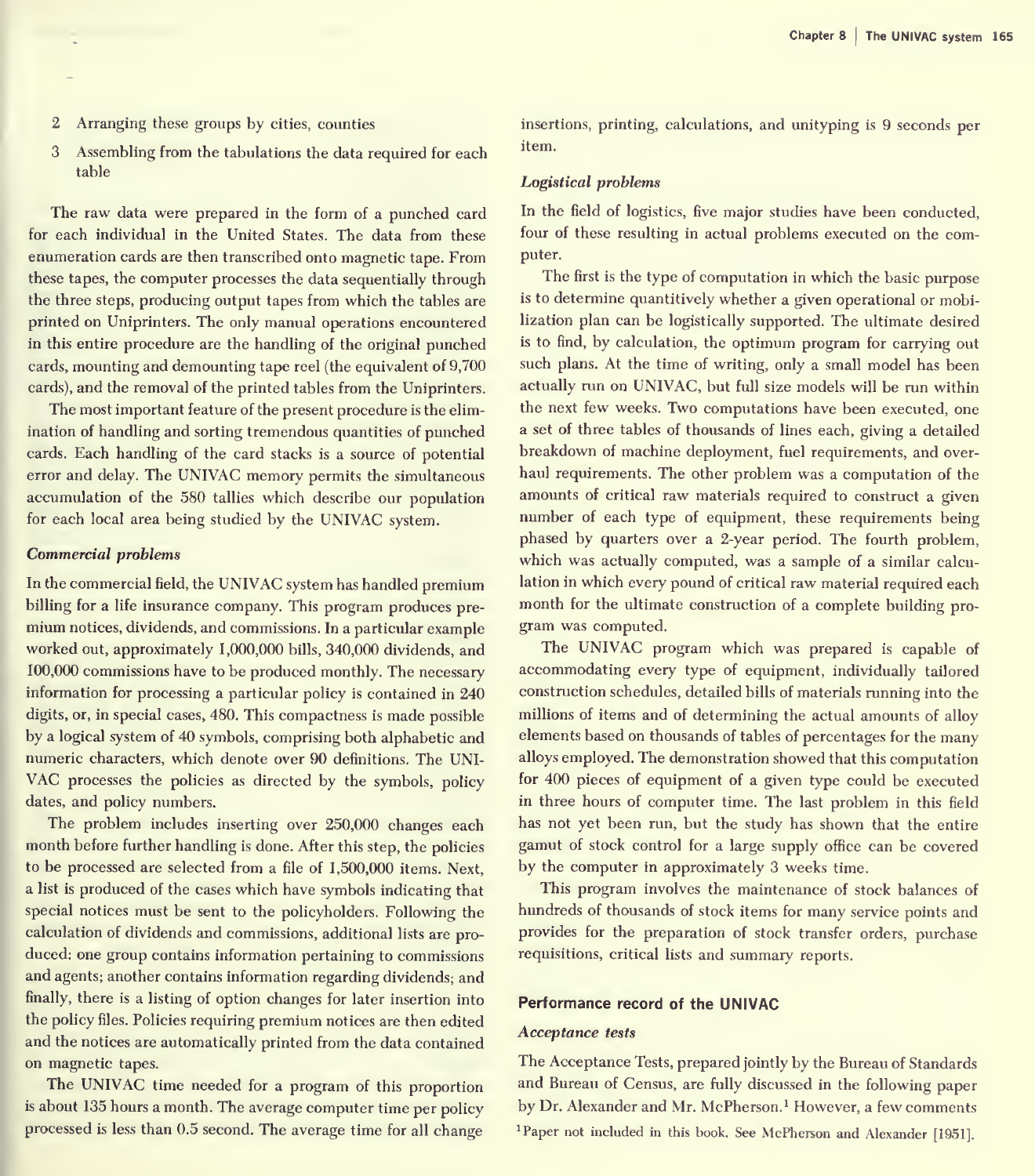concerning them from the engineering point of view are appropriate.

The Census computer was given two tests; the first, <sup>a</sup> test of its computational ability; the second, <sup>a</sup> test of its input-output system which particularly stressed the tape reading and recording abilities.

The Central Computer Acceptance Test A consisted of two parts. During Part 1, every available internal operation, except input-output operations, was performed. Among these operations were addition, subtraction, comparisons, division, and three different types of multiplication operations. Each of the arith metic operations handled <sup>a</sup> pair of 11-decimal digit quantities. Altogether there were about 2,500 operations in the routine, yet the entire routine required only 1.26 seconds to do. The routine was performed 808 times in <sup>17</sup> minutes making <sup>a</sup> total of about 2,000,000 operations in all.

The second part of Test A included the solution of <sup>a</sup> heat distribution equation, <sup>a</sup> short routine involving the input-output device and <sup>a</sup> sorting routine. The sorting routine arranged ten numerical quantities each containing <sup>12</sup> decimal digits in correct numerical order in about 0.2 second. All three routines took a total of  $1\frac{1}{2}$  minutes to perform. They were performed twice for each test and when added to Part <sup>1</sup> made a total of 20 minutes for unit test A.

The Acceptance Test B examined the input-output tape devices (Uniservos). During the first part of Test B, 2,000 blocks or about 1.4 million digits, which included every available character (numeric and alphabetic) were recorded on <sup>a</sup> tape and then read back into the computer with the tape moving backward. The information read back was then compared with the original data read out. The recording operation required about <sup>4</sup> minutes while reading back and comparison required about <sup>8</sup> minutes. The sec ond part of Test B consisted of recording and reading over one spot of tape for 700 passes in order to determine the readability of tape as it wears. This test required <sup>13</sup> minutes and when combined with Part 1, made <sup>a</sup> total of approximately <sup>25</sup> minutes for Test B. This test was repeated <sup>19</sup> times.

The first test run passed in 6.6 hours (minimum theoretical time: 6.0 hours) and the second test was passed in 9.47 hours (minimum theoretical time: 7.45 hours). Of the 2.02 hours down time, 1.45 hours were accumulated at one time with the remaining 0.58 hours spread over the rest of the test.

The Uniprinter test required that <sup>a</sup> block of information (60 words) be printed 200 times in tabular form. The minimum time for printing was five hours. The test was passed in 6.16 hours.

The card-to-tape test required that ten good reels of tape be produced in <sup>12</sup> hours. There were certain restrictions as to reading accuracy and other criteria of reproducing ability which defined "good" reels. In 10 hours, the converter had prepared over 15 reels, 14 reels had been tested, 11 of the 14 were found satisfactory and the converter was accepted for payment.

Although the test was run on only one of two converters, the Bureau of Census put both card-to-tape machines into operation and after six months of use, the acceptance test was run on the second card-to-tape converter. This test differed to some extent from the first test in that the Census Bureau was satisfied with the reading ability of the machines and did not require <sup>a</sup> digit-bydigit verification of the information. However, <sup>a</sup> new stipulation was added that, after the engineers had checked the converter out preparatory to running the test, the converter was to be used in actual operation for eight hours before doing the remainder of the test with no engineering intervention between the two portions of the test. The first part was run on Friday, October 5, 1951; the device remained idle Saturday and Sunday and was turned on Monday morning to complete the test. It passed with flying colors, preparing ten acceptable reels (out of ten reels) plus two decks of check cards in slightly less than <sup>7</sup> hours. Both card-to-tape converters now are in Washington and the remainder of the system is in operation by the Bureau of the Census on the Eckert-Mauchly premises in Philadelphia.

## Reliability and factors affecting performance

The first UNIVAC system now has been operating for approximately <sup>8</sup> months. In that time, much has been learned about how UNIVACs should be operated and maintained. The situation has been somewhat complicated by having to shake down the equipment while in the customer's possession; that is, there were certain faults in the system from both engineering and production standpoints which could only become apparent in the course of time and under actual operation conditions. For example, weak tubes or faulty solder joints did not reveal their presence at the time of installation. Another type of difficulty only became apparent under certain duty cycle conditions imposed by various types of problems. Because only certain problems present this particular duty cycle, these troubles remained in the machine causing inter mittent stoppages until they could be tracked down.

Patient isolation and elimination of such problems, most of which have occurred only with conditions of operation infrequently encountered, is <sup>a</sup> powerful, though sometimes painful proving ground for the engineering group charged with such responsibility. The experience and depth of judgment acquired by such <sup>a</sup> group in the course of performing such work have become unmistakably apparent in the already noted improved performance of following UNIVACs and generally advanced ability to predict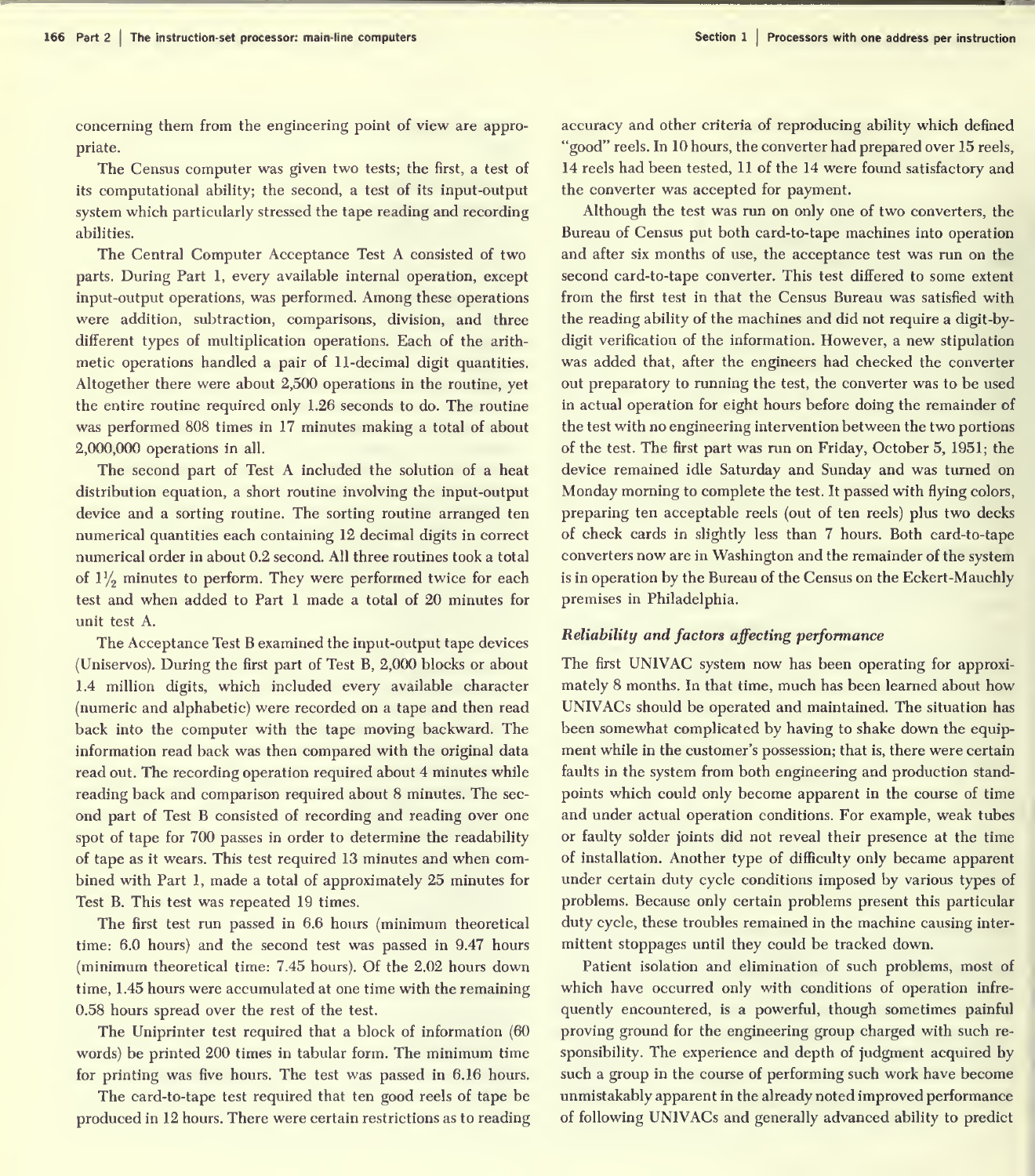and realize performance in any large scale and complex apparatus of the same character.

Some of the troubles encountered are interesting to study in detail. On <sup>a</sup> rather complicated routine requiring the use of <sup>a</sup> number of Uniservos, all ran smoothly for <sup>15</sup> minutes. At that time, one of the Uniservos executing <sup>a</sup> backward read somewhere in the middle of the reel, did not stop at the end of the block but con tinued to run until it ran off the end of the tape. After much work, it was shown that <sup>a</sup> cycling unit signal was being overloaded because it was being used both by <sup>a</sup> multiplication instruction and the backward read which were occurring simultaneously. The input precessor loop was cleared as <sup>a</sup> result and the count of the pulses coming off the tape was thereby lost. Once the trouble was found, it was simple to remedy.

Another rather interesting case occurred intermittently over an extended period. Normally when reading out of the memory, the contents should not be cleared. Occasionally, however, reading from the memory also caused the contents to be cleared. As the trouble only remained for <sup>a</sup> period of seconds or, at most, <sup>a</sup> few minutes, it was somewhat difficult to localize. Of course, parasitic oscillations of some sort were suspected and, in fact, the trouble was traced to the actual source on <sup>a</sup> logical basis; but the source, <sup>a</sup> high power cathode follower, showed no evidence of oscillation. Before the problem was remedied, various combinations of parasitic suppressors were tried; the trouble would vanish for perhaps <sup>a</sup> week and then return. The oscillation finally cropped up during <sup>a</sup> maintenance shift, was found to be in the suspect tube at <sup>100</sup> megacycles and was eliminated rather easily.

Other types of troubles that have occurred include intermittent parasitic oscillations in other circuits, bounce in Uniservo relay circuits, various mechanical problems in Uniservos, time constants not consistent with the longest duty cycle signals, and various types of noise in the input circuits. The tubes, which initially were bothersome, have now stabilized to the point where two tubes per week (on the average) stop the computer during computation.

All of the above troubles and others not discussed here have contributed to lost computing time on the UNIVAC. However, they cannot influence future operation because the reasons for them have been found and eliminated. The fact that these troubles will not occur in future UNIVACs cannot be emphasized too strongly.

Under <sup>a</sup> contract with the Bureau of Census, Eckert-Mauchly Computer Corporation maintains the Census installation. This system is operated <sup>24</sup> hours <sup>a</sup> day, seven days <sup>a</sup> week, except for four 8-hour preventive maintenance shifts each week. This allows approximately 32 hours for regular maintenance and 136 hours for operation or <sup>21</sup> and 79 per cent respectively. Table <sup>1</sup> shows the engineering time spent on the computer system during typical weeks of operation. The figures are given both in hours and per centages. Both nonscheduled engineering time as well as preventive maintenance time are shown. The sum of the two gives the total engineering time spent on the computer per week. It should be noted that this is actual engineering time and does not include time that the computer may have been shut down while waiting for an engineer to report. According to our maintenance contract, this must be within <sup>a</sup> half hour during regular working hours and within two hours at all other times. Attention should be given to the fact that the preventive maintenance time does not total exactly 32 hours each week. This is due in part to <sup>a</sup> half-hour period each morning devoted to checking and cleaning the mechanical portions of Uniservos. It is expected that this work will be taken over by the UNIVAC operators since the procedures and the techniques involved are quite simple.

In addition, one extra shift was required the week ending June <sup>3</sup> and three extra shifts the week ending October 7, 1951. These shifts were required to incorporate engineering changes which had been developed over <sup>a</sup> period of time and could not be incorporated in the equipment during the normal preventive main-

| Table 1 |  |  |  |
|---------|--|--|--|
|---------|--|--|--|

| Week<br>ending |                |       | Nonscheduled<br>engineering |       | Preventive<br>maintenance | Total<br>time | engineering | Percentage of<br>nonscheduled |
|----------------|----------------|-------|-----------------------------|-------|---------------------------|---------------|-------------|-------------------------------|
| 1951           |                | Hours | Per Cent                    | Hours | Per Cent                  | Hours         | Per Cent    | engineering                   |
| June           | 3              | 18.9  | 11.3                        | 40    | 23.8                      | 58.9          | 35.1        | 14.8                          |
|                | 26             | 20.5  | 12.2                        | 34    | 20.2                      | 54.5          | 32          | 15.3                          |
| July           | 14             | 14.7  | 8.8                         | 33    | 19.6                      | 47.7          | 28          | 10.9                          |
|                | 21             | 19.4  | 11.6                        | 34.5  | 20.5                      | 53.9          | 32          | 14.5                          |
|                | 28             | 39.2  | 23.3                        | 34.5  | 20.5                      | 73.7          | 43.8        | 29.4                          |
| Aug.           | $\overline{4}$ | 26.2  | 15.6                        | 33    | 19.6                      | 59.2          | 35.2        | 19.4                          |
| Sept.          | 2              | 28.8  | 17.1                        | 34.5  | 20.5                      | 63.3          | 37.7        | 21.6                          |
|                | $\overline{9}$ | 16.1  | 9.6                         | 34.5  | 20.5                      | 50.6          | 30          | 12.1                          |
|                | 16             | 22.6  | 13.5                        | 33    | 19.6                      | 55.6          | 33          | 16.7                          |
|                | 23             | 42.3  | 25.2                        | 34.5  | 20.5                      | 76.8          | 45.7        | 31.7                          |
|                | 30             | 21.8  | 13.0                        | 34.5  | 20.5                      | 56.3          | 33.5        | 16.3                          |
| Oct.           | $\overline{7}$ | 15.9  | 9.5                         | 56    | 33.3                      | 71.9          | 42.8        | 14.2                          |
|                | 14             | 14.0  | 8.3                         | 34.5  | 20.5                      | 48.5          | 28.9        | 10.5                          |
|                | 21             | 10.4  | 6.2                         | 34.5  | 20.5                      | 44.9          | 26.7        | 7.8                           |
|                | 28             | 20.8  | 12.4                        | 33    | 19.6                      | 53.8          | 32          | 15.4                          |
| Nov.           | $\overline{4}$ | 40.4  | 24.0                        | 34.5  | 20.5                      | 74.9          | 44.6        | 30.3                          |
|                | 11             | 10.1  | 6.0                         | 34.5  | 20.5                      | 44.6          | 26.5        | 7.6                           |
|                | 18             | 30.5  | 18.2                        | 34.5  | 20.5                      | 65            | 38.7        | 22                            |
|                | 25             | 13.7  | 8.2                         | 34.5  | 20.5                      | 48            | 28.6        | 10                            |
| Dec.           | $\overline{2}$ | 14.8  | 8.7                         | 34.5  | 20.5                      | 49.3          | 29.3        | 12.6                          |
|                | 9              | 19.6  | 11.7                        | 34.5  | 20.5                      | 54.1          | 32.2        | 14.7                          |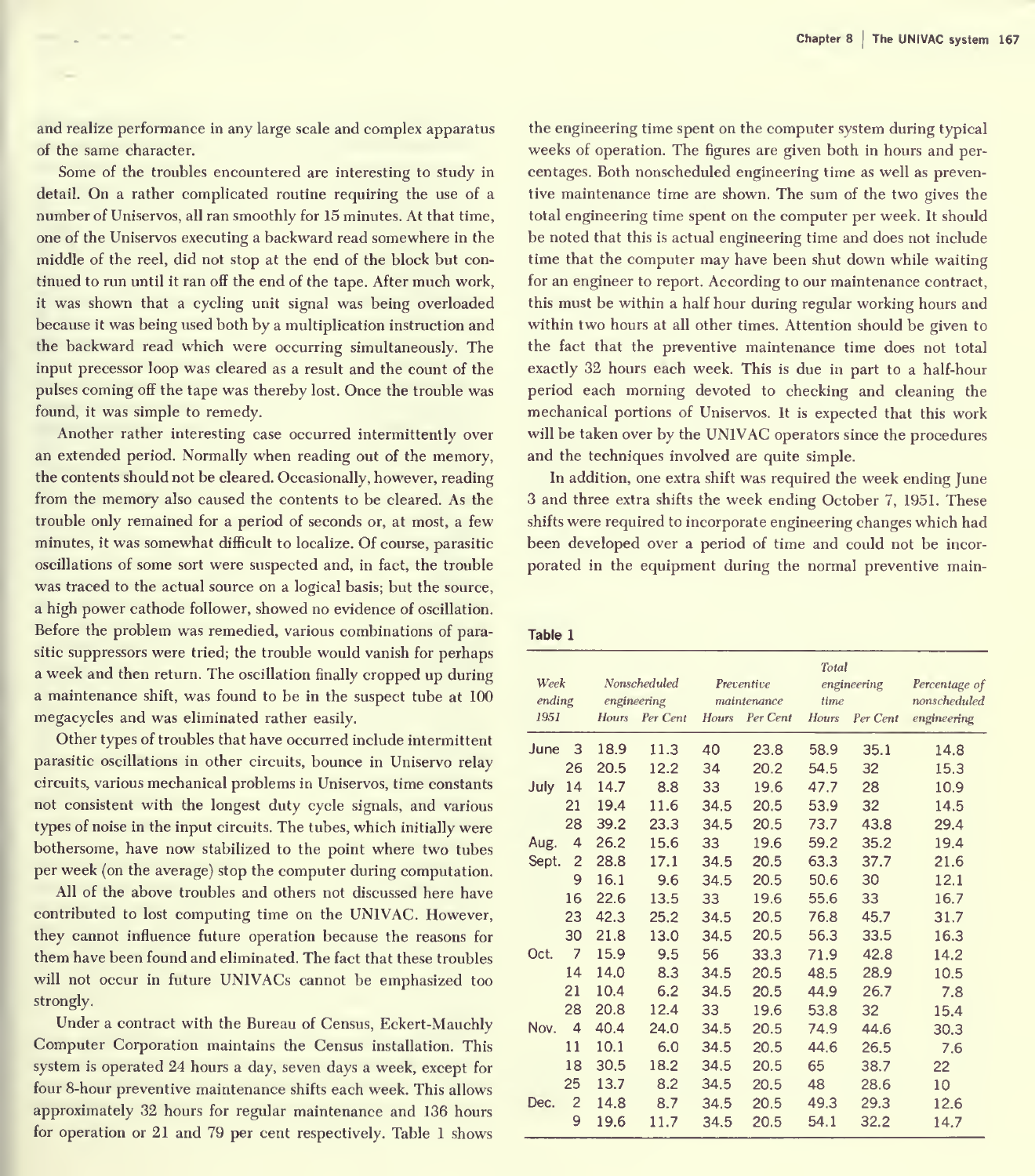tenance time. The nonscheduled engineering time has varied from as little as 10.1 hours or 6 per cent to 42.3 hours or 25 per cent. The last column in the Table shows the amount of nonscheduled engineering time as compared to the allowable operating time (total time less preventive maintenance time). Here there is <sup>a</sup> variation of from 7.6 to 31.7 per cent and an average for the weeks shown of 16.9 per cent. It is believed that these figures, while good for the first months of operation of <sup>a</sup> new piece of equipment, will show definite improvement over the next year.

Although the opportunity to prove or disprove the following theory of operation has not presented itself, it is believed logical that optimum use of the UNIVAC equipment might be obtained by means of scheduling preventive maintenance only at such times as it is indicated in the judgment of competent operators. In other words, there are many occasions preceding <sup>a</sup> scheduled main tenance shift when the system is performing very well. At such times, it is extremely inefficient to shut down the operation in order to provide maintenance. For many reasons, however, it has been impossible to operate and maintain the first system in this way. It is hoped that such operation will be possible in following installations.

It should be realized that the UNIVAC system requires <sup>a</sup> supervisor of the same caliber as the one required for <sup>a</sup> large punched card installation. However, the large group of operating personnel would be replaced by <sup>a</sup> small group of well-trained extremely competent people thoroughly familiar with the details of the computer and associated equipment. The time spent in providing <sup>a</sup> high degree of training for these people is more than repaid in increased operating efficiency and consequently higher work output. For example, situations arise in the course of running <sup>a</sup> problem where <sup>a</sup> correct operational decision can save hours of elapsed computation. Also, <sup>a</sup> competent operator will recognize malfunctions sufficiently early to prevent serious delays. He is capable of deciding whether to continue with machine operation or to stop to diagnose. The second UNIVAC system which is ready for installation in Washington, will be operated by <sup>a</sup> group of engi neers who have been trained in operation and maintenance. This procedure, it is believed, will result in the UNIVAC system being of maximum benefit to the Air Comptroller's Office.

#### Evaluation of UNIVAC design

#### Checking features

Maintenance of the UNIVAC has been vastly simplified by use of duplicate arithmetic and control equipment and other checking methods. Many factors which would have led to undetected errors

have, by virtue of duplication, immediately stopped the computer. Although checking by means of inverse operations can provide operational checks on the arithmetic circuits, there is some question as to whether it provides as good <sup>a</sup> check as duplication. However, in connection with odd-even codes, it may conceivably be comparable. It should be remembered, however, that this is from an operational standpoint and not <sup>a</sup> maintenance standpoint. When the control equipment is considered it is difficult to visualize <sup>a</sup> check that is as good as duplicated equipment. Other checks that are utilized in UNIVAC include the periodic memory check, intermediate line function table checker, function table output checker, memory switch checker, and 720 checker.

As explained earlier in the paper, the periodic memory check is accomplished by reading out of all memory channels sequentially and performing an odd-even check on each digit as it passes through the high speed bus amplifier. The period at which the check is repeated may be varied over <sup>a</sup> large interval. At present, it is set at 5 seconds, the check taking 52 milliseconds or about <sup>1</sup> per cent of the computing time.

The function table has <sup>a</sup> check at the very input by bringing in the check pulse in each character so that if an odd-even error occurs between the control register and the static register, no order will be set up and the computer will grind to <sup>a</sup> halt! If the input sets up properly but an error occurs farther on in the table, but not ahead of the intermediate lines (the linear set into which the input combinations are decoded), the error is caught at this point. The intermediate lines are broken into groups in such <sup>a</sup> way that an error is indicated when more than one line is set up in one group or the entire set. There is an exception to this in some groups where no error is indicated by this checker if more than one line is set up within the group.

This has been allowed only in those cases where it has been shown that setting up two or more lines will cause some other checker or checkers to indicate the trouble.

If the error occurs beyond the intermediate lines, the output checker then comes into play. This checker makes an odd-even count on the number of gates used on each instruction: dummy lines having been added so that the count is normally always odd.

The memory switch or tank selector checker ensures that one and only one memory channel is selected on any instruction. It checks each of the two digit positions separately indicating which if either, is in error.

The <sup>720</sup> checker counts the digits coming off the tape and if there are either more or less than 720 in one block, the computer stops; by examining the indicators on the supervisory control console, the operator can determine the number of digits actually